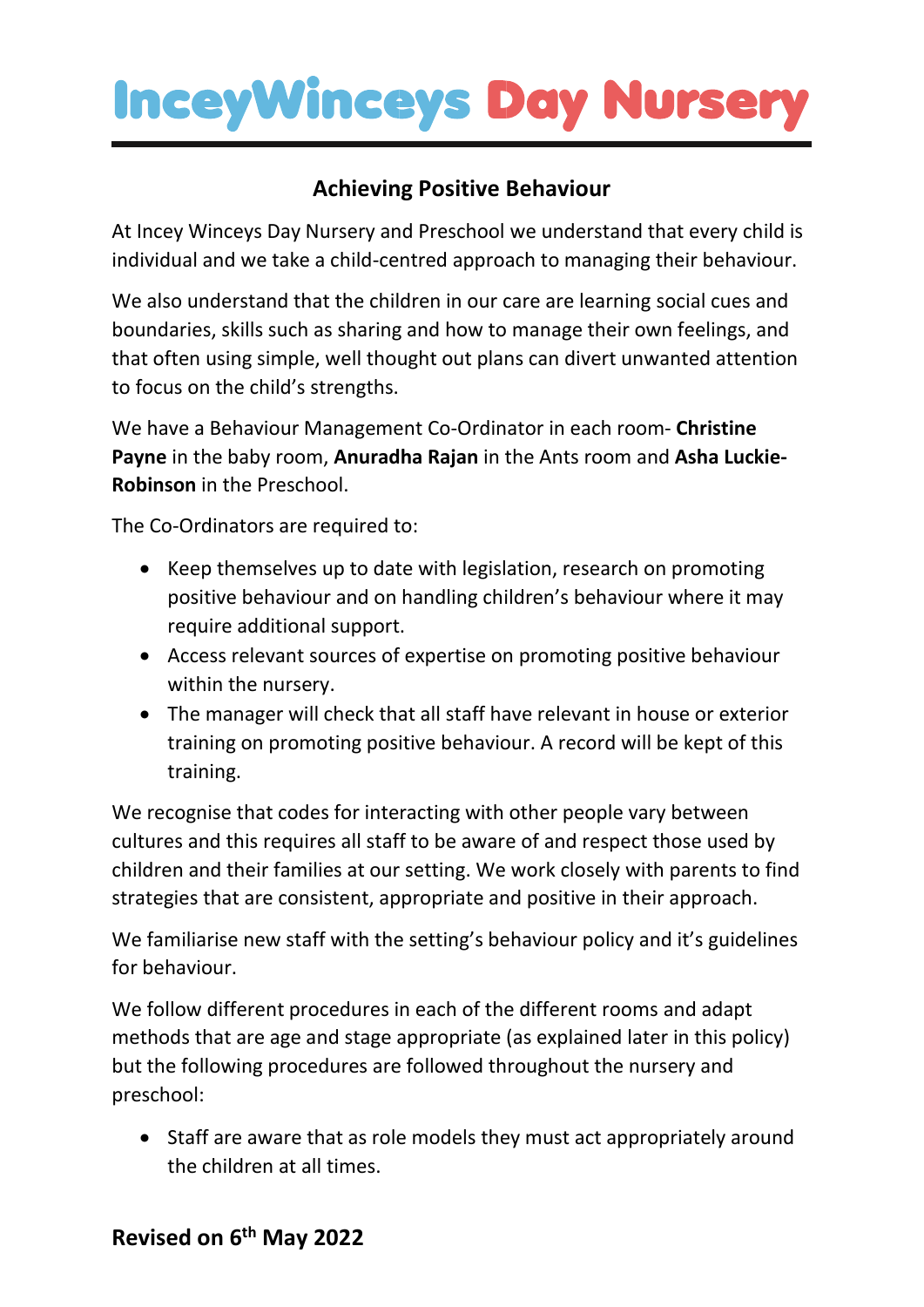# **InceyWinceys Day Nursery**

- Children are respected as individuals and never labelled due to their behaviour.
- We NEVER use physical punishment, such as smacking or shaking. Children are not threatened with these.
- We do not use techniques designed to humiliate children or single them out in any way.
- We would only ever use physical restraint, such as holding, to prevent serious physical injury to adults or children.
- We do not use the word 'naughty'.
- We never leave children alone or unsupervised, and do not use strategies such as a 'naughty chair'.
- If unwanted behaviour continues for a period of time, the key person speaks to the behaviour management co-ordinator and the parent. Unwanted behaviour is tracked to highlight any patterns or themes and this tracker is monitored regularly to assess how to manage the behaviour going forwards.
- We avoid situations whereby children receive adult attention only in return for inconsiderate behaviour.
- Information is shared with parents about the developmental stages of the children in their child's room, for example, that biting is a stage that many children go through.
- We ensure that there are enough popular toys and resources and sufficient activities available so that children are meaningfully engaged without the need for unnecessary conflict over sharing and turn taking.
- We consistently reinforce the need for "kind hands" and "good sharing" and use visual props such as sand timers to support the understanding.

### **Strategies used particularly with the under two-year-old children:**

- Staff go down to the child's level and give eye contact when speaking.
- Staff do not shout.
- Distraction is used as the main form of diffusing unwanted behaviour.
- Staff supervise all children to ensure snatching, biting and hitting/physical incidents are kept to a minimum and where possible, prevented.
- Good behaviour is praised.

### **Revised on 6 th May 2022**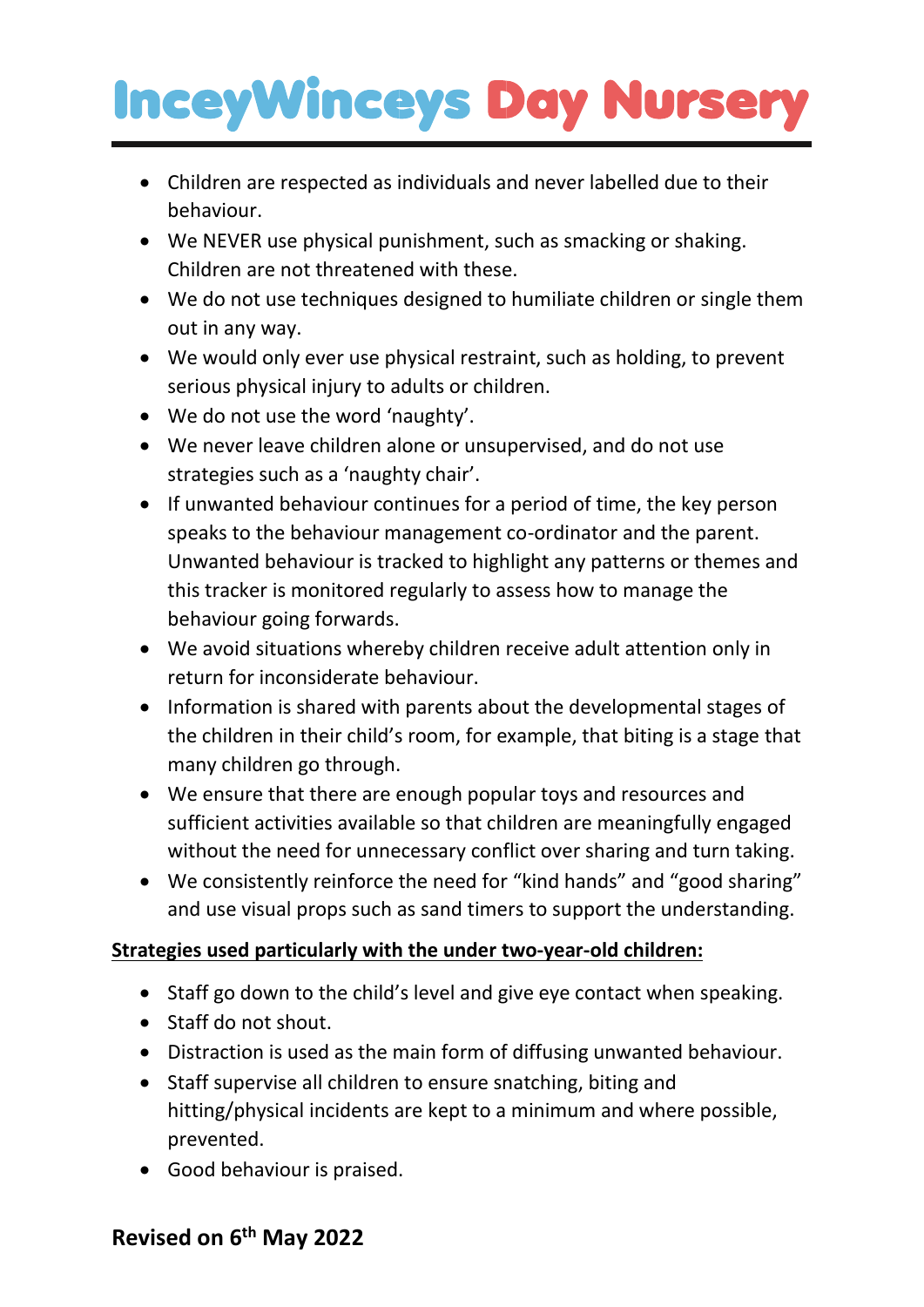## **InceyWinceys Day Nursery**

- Consistently managing behaviour is vital, and the key person works with the other members of staff, the parents and family.
- Staff model good behaviour- sharing, using calm voices and being kind and loving within the room.
- Staff use clear simple instructions and provide comfort when needed.

### **Strategies used particularly within the Ants room:**

- The staff understand that between 2 and 3 years of age many children are developing a growing awareness of themselves and their environment and react appropriately to a child experiencing tantrums or frustration.
- Staff are sensitive to how the child is feeling and explains emotions while dealing with the situation, e.g. "I can see that you are angry but we must use kind hands when we are playing".
- We do not use any type of Time Out.
- We offer a safe space the frustrated child can go to relax and self soothe, we understand that children have different ways of calming down and we are patient.
- Feedback to parents at the end of the day is positive, and any comments regarding unwanted behaviour are fed back in a confidential manner, away from the children and other parents. Parents with concerns around their child's behaviour are encouraged to speak to the key person or behaviour management co-ordinator for advice or to arrange a meeting.
- Consistently praising good behaviour and introducing reward systems if necessary, sticker charts and certificates.

### **Strategies used particularly within the Preschool:**

- Staff teach calming methods to the children directly, encouraging them to count to 10 and breathe deeply.
- Children are supported to express their emotions and explain what has upset them, staff allow time for the child to calm down and speak.
- Time out is used consistently when necessary, after all other methods have been tried. After the time out, staff explain to the child why they went to time out, and encourage an end to the period, by saying sorry in some way. The issue is not mentioned again in the presence of the child.